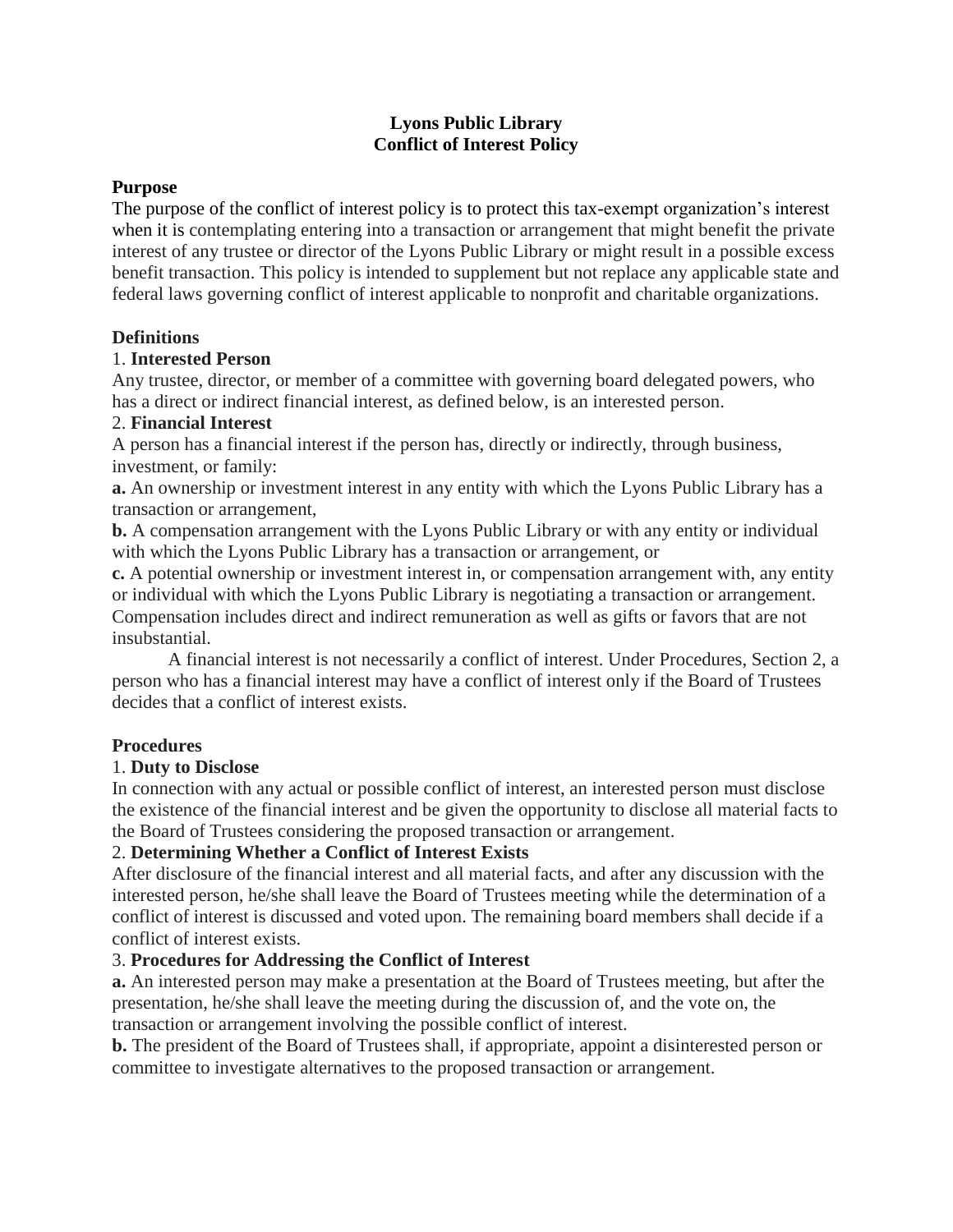**c.** After exercising due diligence, the Board of Trustees shall determine whether the Lyons Public Library can obtain with reasonable efforts a more advantageous transaction or arrangement from a person or entity that would not give rise to a conflict of interest.

**d.** If a more advantageous transaction or arrangement is not reasonably possible under circumstances not producing a conflict of interest, the Board of Trustees shall determine by a majority vote of the disinterested trustees whether the transaction or arrangement is in the Lyons Public Library's best interest, for its own benefit, and whether it is fair and reasonable. In conformity with the above determination it shall make its decision as to whether to enter into the transaction or arrangement.

# 4. **Violations of the Conflicts of Interest Policy**

a. If the Board of Trustees has reasonable cause to believe a member has failed to disclose actual or possible conflicts of interest, it shall inform the member of the basis for such belief and afford the member an opportunity to explain the alleged failure to disclose.

b. If, after hearing the member's response and after making further investigation as warranted by the circumstances, the Board of Trustees determines the member has failed to disclose an actual or possible conflict of interest, it shall take appropriate disciplinary and corrective action.

# **Records of Proceedings**

The minutes of the Board of Trustees shall contain:

a. The names of the persons who disclosed or otherwise were found to have a financial interest in connection with an actual or possible conflict of interest, the nature of the financial interest, any action taken to determine whether a conflict of interest was present, and the Board of Trustees' decision as to whether a conflict of interest in fact existed.

b. The names of the persons who were present for discussions and votes relating to the transaction or arrangement, the content of the discussion, including any alternatives to the proposed transaction or arrangement, and a record of any votes taken in connection with the proceedings.

# **Compensation**

a. A voting member of the Board of Trustees who receives compensation, directly or indirectly, from the Lyons Public Library for services is precluded from voting on matters pertaining to that member's compensation.

b. A voting member of any committee whose jurisdiction includes compensation matters and who receives compensation, directly or indirectly, from the Lyons Public Library for services is precluded from voting on matters pertaining to that member's compensation.

c. No voting member of the Board of Trustees whose jurisdiction includes compensation matters and who receives compensation, directly or indirectly, from the Lyons Public Library, either individually or collectively, is prohibited from providing information to any committee regarding compensation.